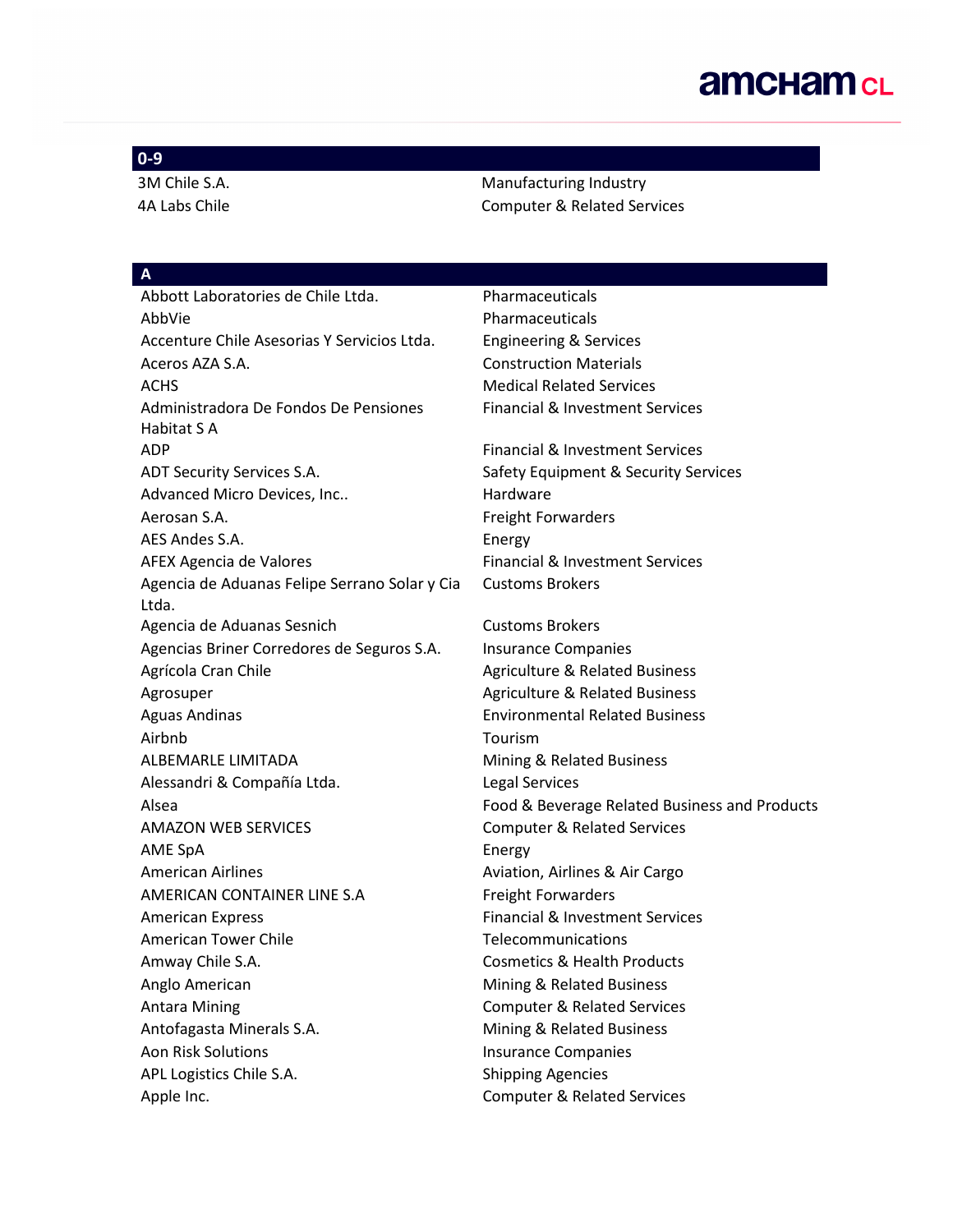Arroyo Energy Investment partners Chile Ltda Energy Arthur J. Gallagher Corredores de Seguros S.A. Insurance Companies Asesorías e Inversiones Select Group Patrimonial SpA Asesorías e Inversiones Tax Chile Ltda. Financial & Investment Services Asesorías IMS Health **Auditors** Auditors Asesorías KCB Ltda. Financial & Investment Services Associated Universities, Inc. The Matteo Beducation & Training Astec Industries Latam SpA Engineering & Construction AT-PAC DOKA Machinery for Industry, Mining Construction Australis Partners Consultants Avaya Telecommunications Axesat Chile Telecommunications Axity Consultants Azerta Comunicación Estratégica Consultants

Aramark Food & Beverage Related Business and Products Financial & Investment Services

B

Bain & Company Consultants Baker & McKenzie Legal Services Banco Bice **Financial & Investment Services** Banco de Chile Financial & Investment Services Banco Santander Chile Financial & Investment Services Bank of America National Association Financial & Investment Services Barros & Errázuriz Abogados Ltda. 
Legal Services Baxter de Chile Ltda. The Medical Equipments & Supplies **BCI EXECUTE: EXECUTE: Financial & Investment Services** BDO Auditors Beat Computer & Related Services Becton Dickinson de Chile Medical Equipments & Supplies Betterfly Computer & Related Services BH Compliance Legal Services BHP **BHP** Mining & Related Business BIIX INGENIERIA SPA Engineering & Services Bitlaw Legal Services Black & Veatch **Engineering & Construction** BlackRock Chile Asesorías Ltda. Financial & Investment Services Bloomberg Financial & Investment Services Bofill Escobar Silva Abogados Legal Services Bofill Mir & Álvarez Jana Abogados Ltda. Legal Services Bolsa de Productos de Chile **Financial & Investment Services** Bridge Chile **Education & Training** 

BAE Systems **Defense Related Industries**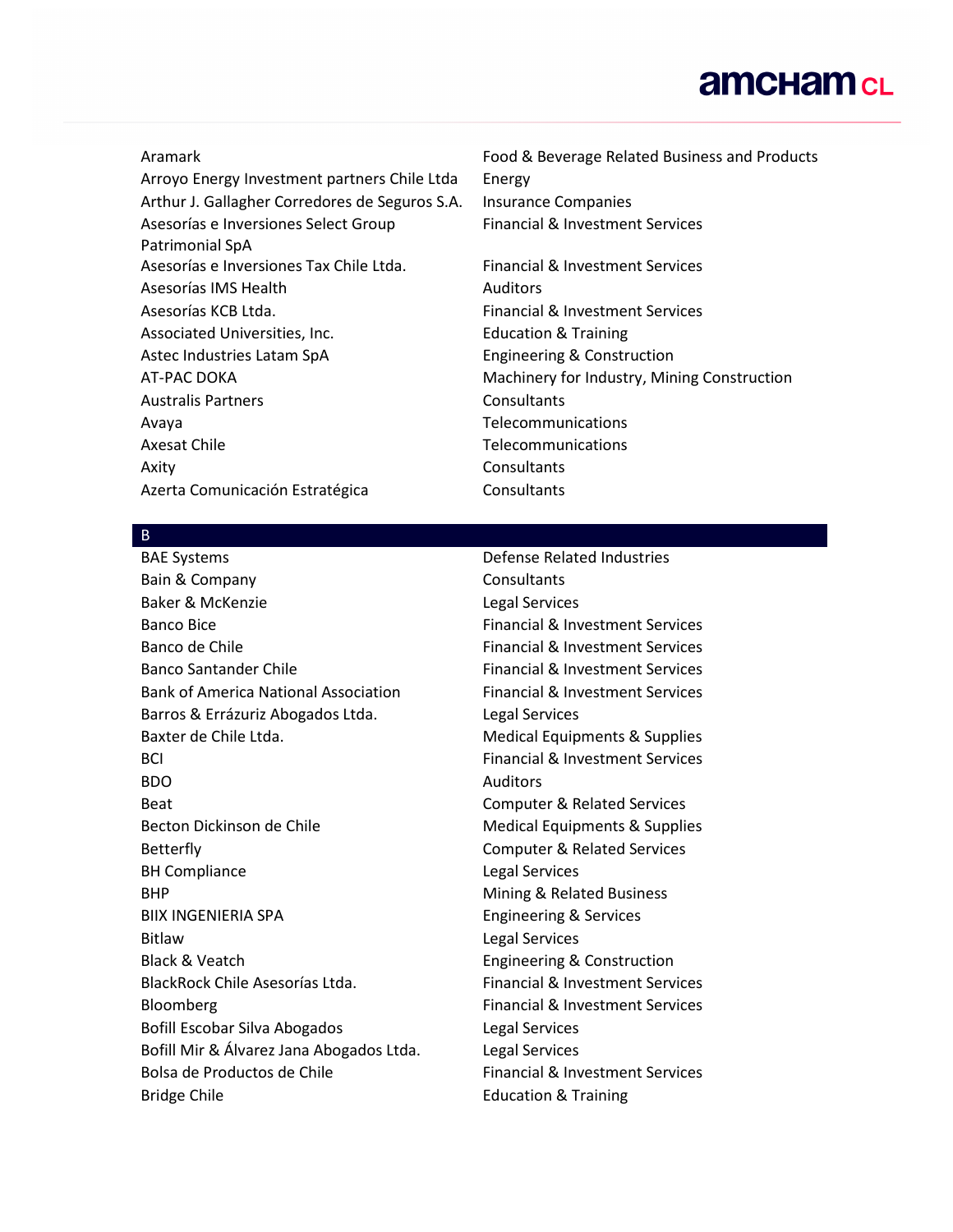Bristol-Myers Squibb Chile **Pharmaceuticals** 

Brink's Chile S.A. Safety Equipment & Security Services BVS Computer & Related Services

#### C

C&G Administración **Engineering & Services** Camanchaca S.A. **Fishing Industry** Canon Chile S.A. Office Equipment & Supplies Capital Fix Partners SPA Consultants Carey Y Cía. Ltda. **Legal Services** Cariola Diez Pérez-Cotapos & Cía. Ltda. Legal Services Carlos Nazar Representaciones Engineering & Services Caterpillar Latin America Servicios de Chile Ltda. CBRE Chile S.A. **Real Estate Co.** Real Estate Co. Celedón y Asociados Consultores de Comunicación S.A. Celulosa Arauco **Forestry & Related Products** CenturyLink Telecommunications Cerro Dominador **Energy** Ch Robinson Couriers Chilexpress Couriers Christensen Chile S.A. Manufacturing Industry CHUBB SEGUROS CHILE S.A. Insurance Companies Cia. Minera Cordillera Chile Mining & Related Business Cisco Chile Computer & Related Services Citigroup **Financial & Investment Services** Claro y Cía. Legal Services Clorox Chile S.A. Chemical Products CML S.A. Consultants Coaniquem BCF (Burned Children Foundation) Business Related Services COCHA Tourism Codelco-Chile **Mining & Related Business** Colbún S.A. Energy Colgate-Palmolive Chile S.A. Cosmetics & Health Products Colmena Golden Cross **Medical Related Services** Medical Related Services Columbia Global Center Chile **Education & Training** Comercial Interadi Ltda. Chemical Products Compara Online Computer & Related Services Compass Group **Financial & Investment Services** 

Cambiaso Hnos. S.A.C. **Food & Beverage Related Business and Products** Mining & Related Business **Consultants** Cervecería ABInBev Chile Food & Beverage Related Business and Products Coca-Cola de Chile S.A. Food & Beverage Related Business and Products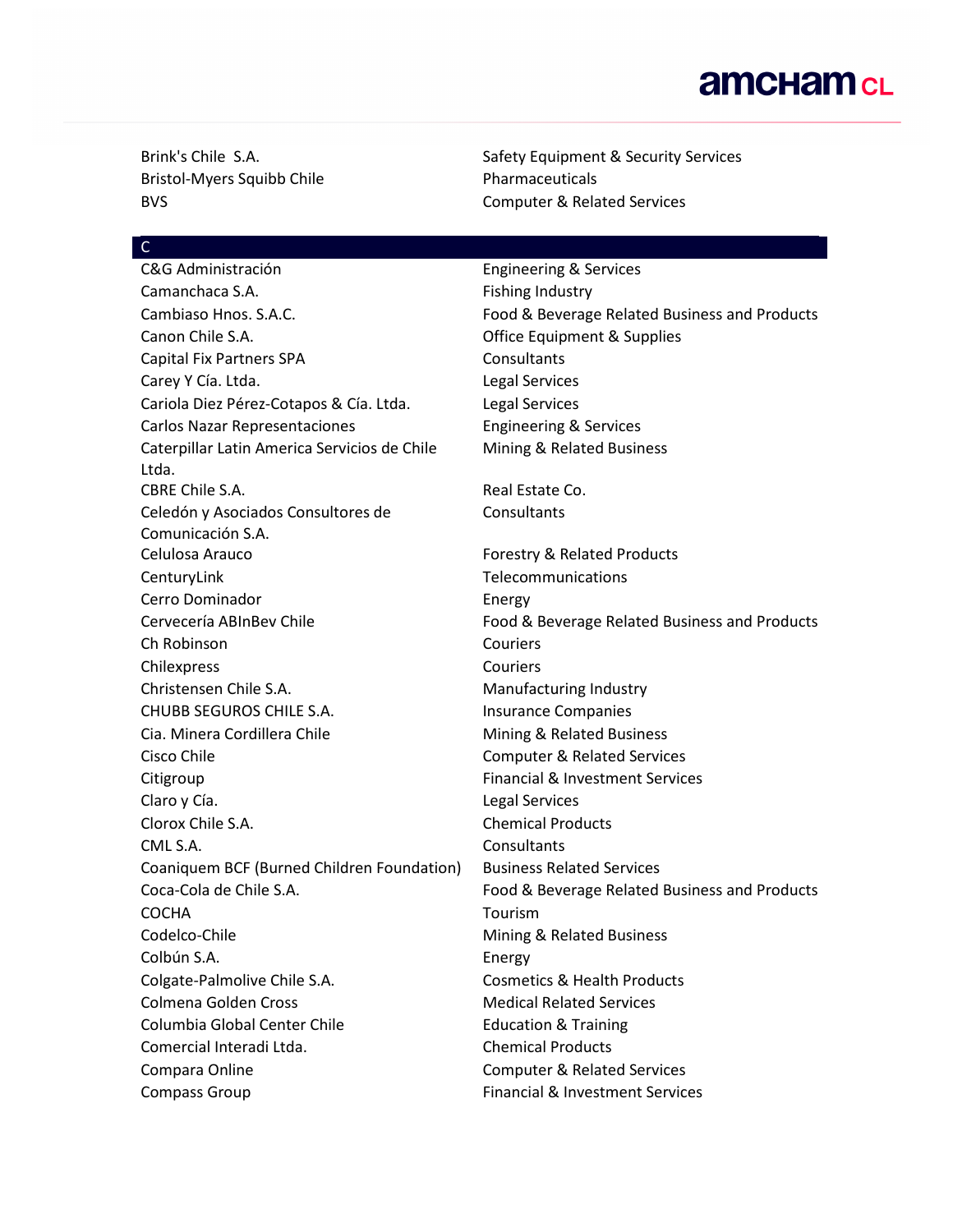Corral y Garcia Abogados Legal Services CRT Chile Spa **Energy** CSRA CHILE SPA Engineering & Services Cuatrecasas Legal Services Cushman & Wakefield **Real Estate Co. Real Estate Co.** 

Consorcio Merken SPA Food & Beverage Related Business and Products Copec S.A. Copec S.A. Corona Clothing, Textiles & Department Stores Cosméticos Avon Cosmetics & Health Products Covidien Medtronic **Medical Equipments & Supplies** Crystal Lagoons Chile **Environmental Related Business** 

#### D

Deloitte Auditors Despegar.com Chile S.A. Tourism Detroit S.A. **Industrial Equipment** DHL Express Couriers DHL Global Forwarding (Chile) S.A. Freight Forwarders Directv Chile **Telecommunications** Donaldson Chile Ltda. Industrial Equipment DOOSAN BOBCAT CHILE COMPACT SPA Engineering & Construction DoubleTree by Hilton Santiago Hotels Dow Chile Chemical Products Duracell Pilas Ltda. Manufacturing Industry DVP S.A. Plastics Related Industries

Dell Computer de Chile Ltda. Computer & Related Services Dole Chile S.A. Food & Beverage Related Business and Products

#### E

ECIJA OTERO Legal Services Ecolab S.A Chemical Products Econsult **Consultants** EDN Abogados Legal Services Eecol Industrial Electric Ltda **Engineering & Services** Eelaw medio ambiente y energia asesorias legales LTDA Efficientis Consultants EK Consultants Elecmetal S.A. Mining & Related Business Embajada de Estados Unidos en Chile Business Related Services Emerson Electric US Holding Corp. Chile Engineering & Construction EMIN EMIN Engineering & Construction Empresa Nacional de Energía Enex S.A. Petroleum & Related Industries

Legal Services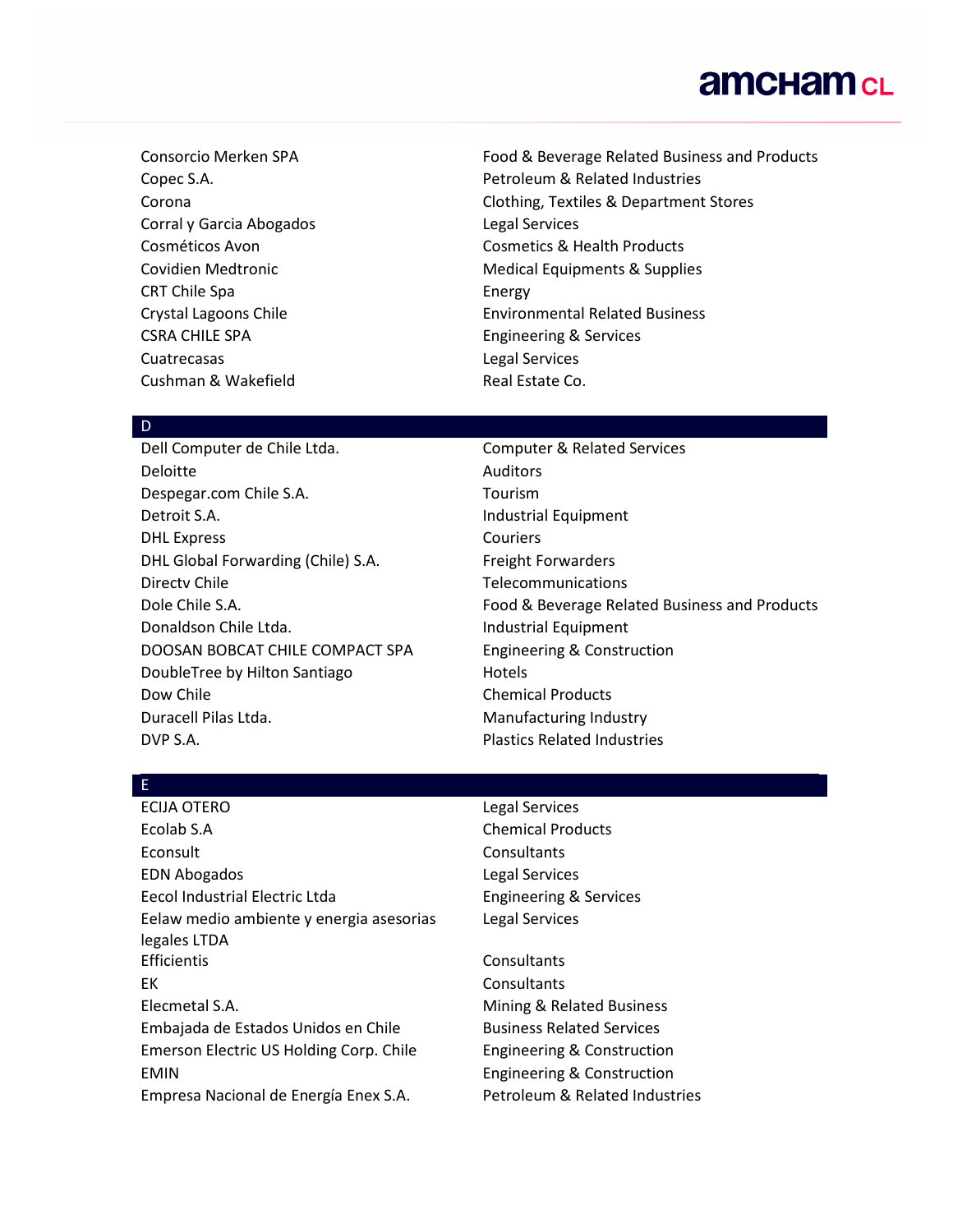Empresas CMPC S.A. Manufacturing Industry Empresas Galizzo Engineering & Construction Enel Chile **Energy** ENGIE ENERGIA CHILE S.A. Energy Entel Telecommunications Epson Chile S.A. Computer & Related Services Equation Partners Asesores Ltda. Human Resources Consultants Ernst & Young Servicios Ltda. Auditors Estée Lauder Companies **Cosmetics & Health Products** Estonia S.A. Financial & Investment Services Eticolabora Consultants Evernote Engineering & Services Evertec **Exercise Engineering & Services** Expeditors Chile Transportes Internacionales Ltda. Extreme Networks Chile Limitada Computer & Related Services Exximmed 2000 Medical Related Services

Freight Forwarders

#### F

F.H. Engel S.A. Couriers Facebook Business Related Services Falabella Clothing, Textiles & Department Stores Farmacias Ahumada S.A. Cosmetics & Health Products Febos S.A. Computer & Related Services FedEx Express Couriers FELLER-RATE CLASIFICADORA DE RIESGO LIMITADA Fen-Facultad de Economía y Negocios Education & Training Fermandois y Compañía **Legal Services** Ferrada Nehme Ltda. Legal Services Fidelitas SpA Entertainment Industries Finning Chile S.A. **Industrial Equipment** Flowserve Chile S.P.A. Industrial Equipment Fortinet, Inc **Computer & Related Services** Freeport-McMoRan Mining & Related Business Frontier Car Group **Electronic Products** Fundación Instituto Profesional Duoc<br>
Education & Training

Financial & Investment Services

Fundación Chile **Market Research & Research Institutions** 

## G

García Nadal & Cía **Legal Services** Generadora Metropolitana **Energy** 

Gallagher Chile **Insurance Companies**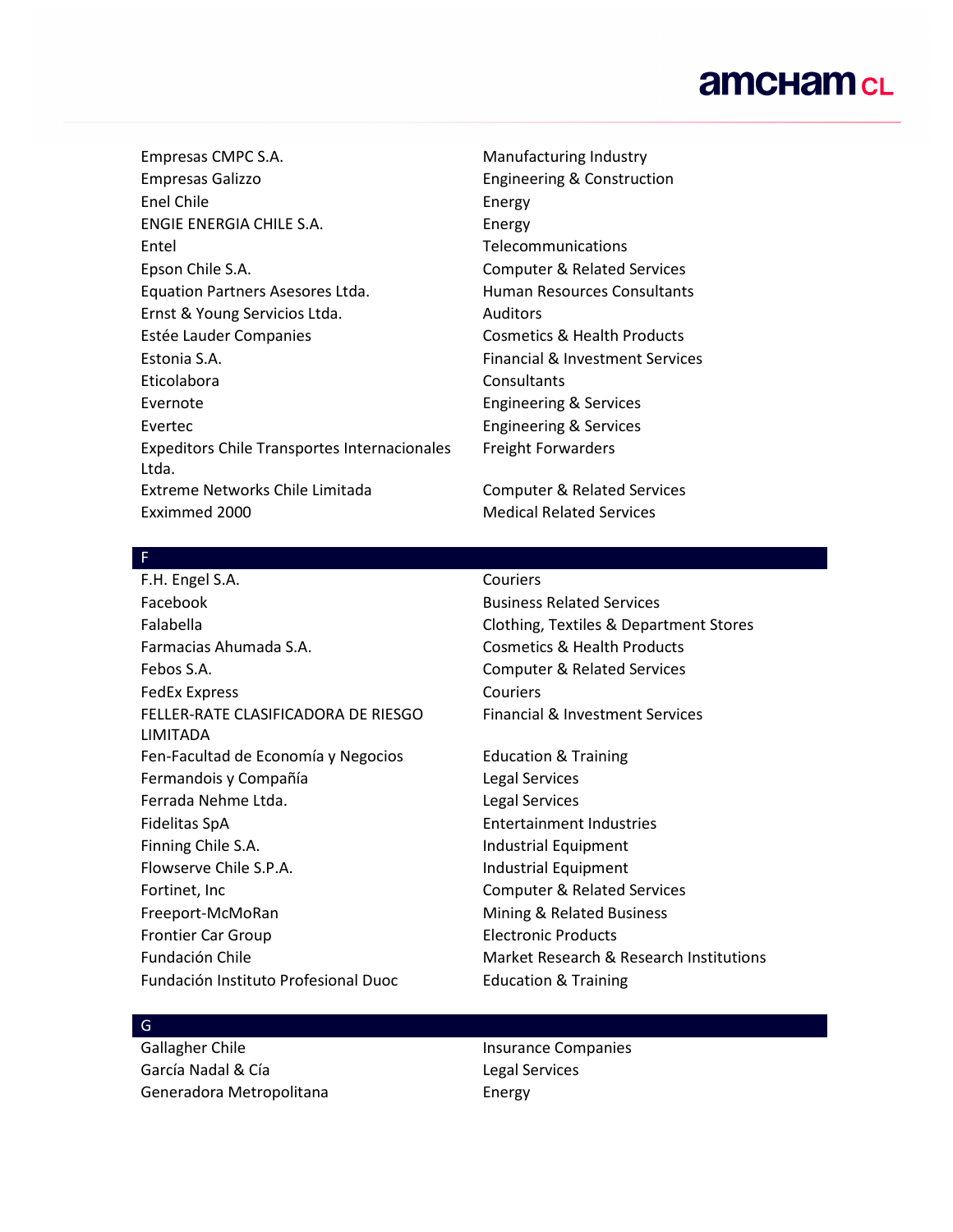General Electric International Electronic Products General Motors Chile **Automobile Dealer & Parts** GENERAL MOTORS FINANCIAL CHILE S.A. Automobile Dealer & Parts Gestion Social S.A. Consultants Gestión y Desarrollo Patio S.A Engineering & Construction GFI Broker Chile Agentes de Valores SPA Financial & Investment Services Gilbarco Latin America Andina Ltda Industrial Equipment Git Solutions **Consultants** GlaxoSmithKline Chile Farmacéutica Ltda. Pharmaceuticals Goldenberg & Lagos Abogados Limitada Legal Services Goldman Sachs Chile Financial & Investment Services Goodyear de Chile S.A.I.C. **Automobile Dealer & Parts** Google Chile Computer & Related Services Graneles de Chile S.A. Agriculture & Related Business Grupo Arquitectos Ltda. Architectural & Decorative Services Grupo Axo Clothing, Textiles & Department Stores Grupo Grunenthal **Medical Related Services** Grupo Limonada Clothing, Textiles & Department Stores Grupo Siglo BPO Consultants Grupo Vial Abogados **Legal Services** GTD Teleductos Telecommunications Guerrero Olivos Legal Services Gutiérrez & Arrieta S.A. Charles Contract de Legal Services GYA Las Americas **Engineering & Construction** 

Gympass Chile SpA Computer & Related Services

#### H

Hays Especialistas en Reclutamiento Ltda. Human Resources Consultants HCL TECHNOLOGIES CHILE SPA Computer & Related Services Hecaglobal Medical Equipments & Supplies Herbalife Chile Ltda. Cosmetics & Health Products Hewlett Packard Comercial Ltda. Computer & Related Services Hitachi Vantara Chile Ltda. Engineering & Services HK Human Capital **Human Resources Consultants** Honeywell Chile S.A. **Industrial Equipment** Hotel Santiago (Mandarin Oriental Hotel Group) HP Inc. Chile Comercial Ltda. Computer & Related Services Hughes de Chile Telecommunications Humanitas Chile / Cornerstone International Group

Hotels

Human Resources Consultants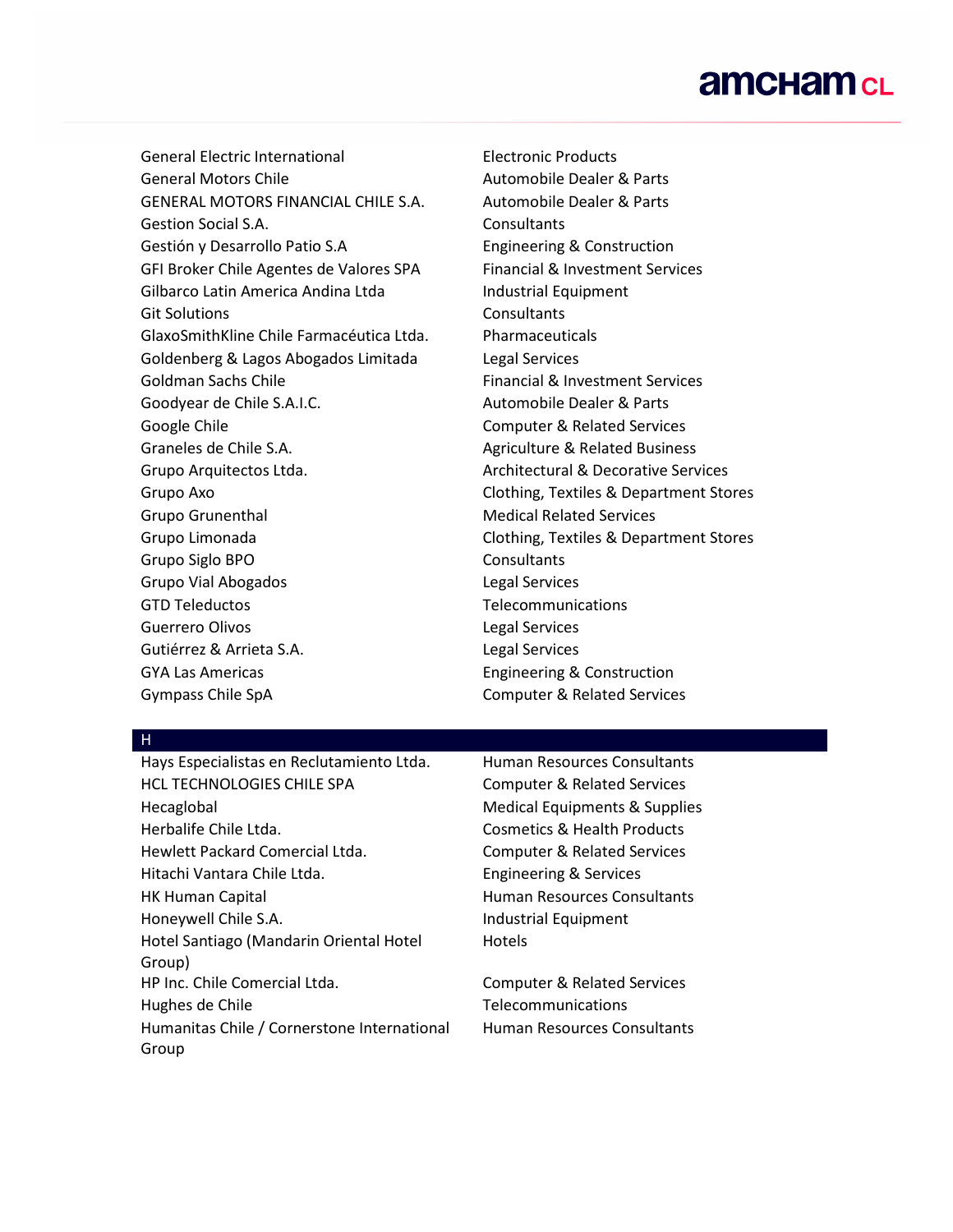## I

ICR Clasificadora de Riesgo Business Related Services IGT GLOBAL SOLUTIONS CORPORATION CHILE Computer & Related Services Incosec S.A. Human Resources Consultants Ingenico Chile Agencia en Chile **Hardware** Intel Computer & Related Services Intersystems Chile LTDA. Computer & Related Services Inversiones Butamalal **Real Estate Co. Real Estate Co.** Inversiones Hermanos Undurraga Vergara Ltda. Inversiones SMLP Chile Limitada Financial & Investment Services Inversiones Ultramar Shipping Agencies Invierta en USA Spa **Real State Co. Real State Co.** Iron Mountain Chile S.A. **Business Related Services** Isoplast S.A. Construction Materials

IBM Computer & Related Services Financial & Investment Services

#### J

J.P. Morgan Chase Mining & Related Business Jara Del Fávero Abogados Legal Services Jetsmart SPA **Aviation**, Airlines & Air Cargo JLL Trade Offices & Ass Johansson & Langlois Ltda. The Changlois Ltda. John Crane Chile S.A. **Engineering & Services** Johnson & Johnson de Chile S.A. Pharmaceuticals Johnson Controls **Engineering & Construction** Jooycar **Hardware** Hardware JPF Cine S.A. Photography

#### K

Kauel **Consultants** Kibernum Consultants Kimberly Clark Chile S.A. Cosmetics & Health Products KOM Consultants Korn Ferry International **Human Resources Consultants** KPMG Auditores Consultores **Auditors** Auditors Kreab Chile Spa Consultants Kyndryl Computer & Related Services

## Kallman Worldwide Chile SPA Business Related Services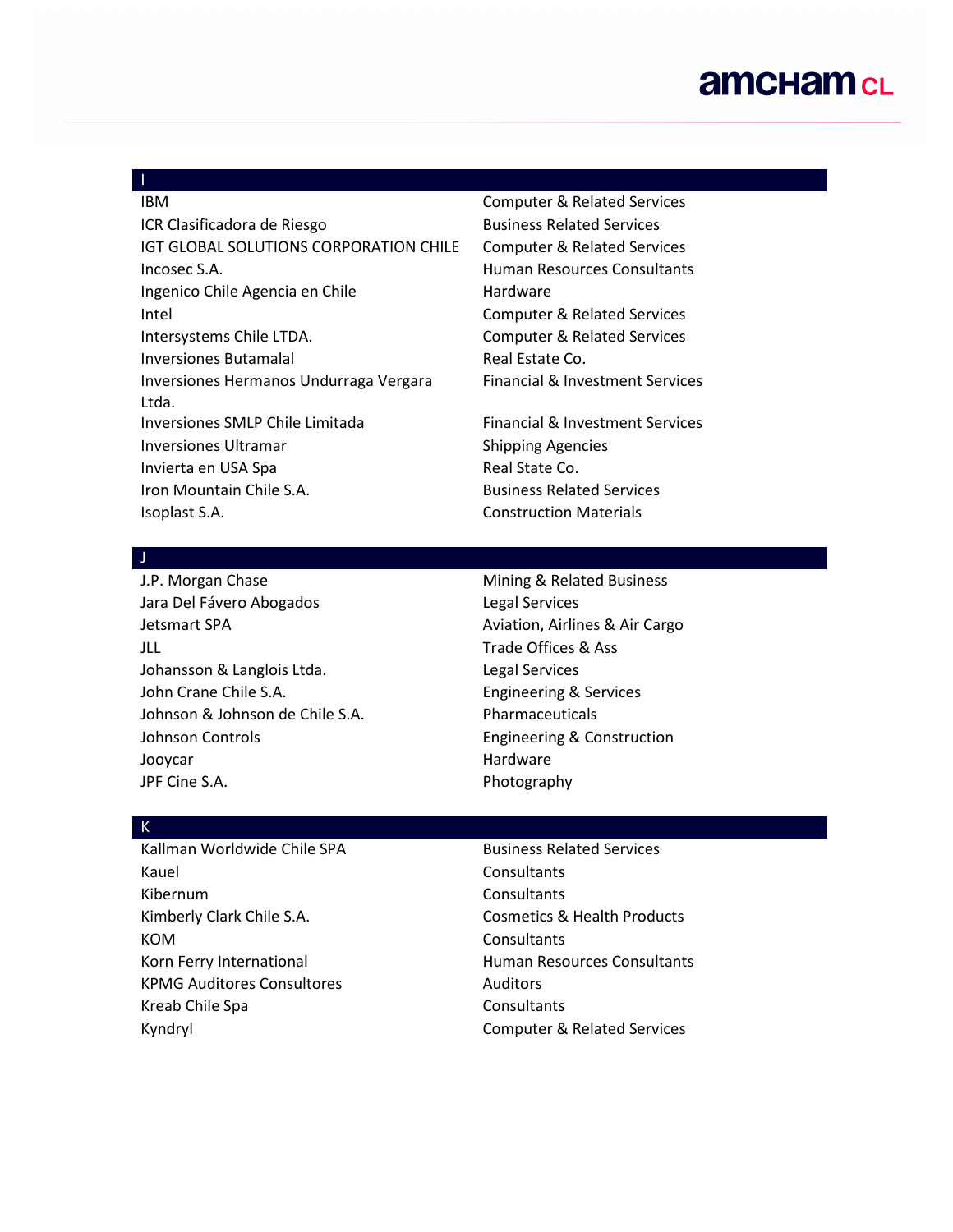#### L

| Laboratorio MSD                               | Pharmaceuticals                        |
|-----------------------------------------------|----------------------------------------|
| Laboratorios Garden House                     | <b>Medical Related Services</b>        |
| Larm Chile                                    | Human Resources Consultants            |
| Larrain Vial Spa                              | Financial & Investment Services        |
| LATAM                                         | Aviation, Airlines & Air Cargo         |
| Lazard Chile                                  | Credit & Financial Information F       |
| Lembeye Abogados                              | <b>Legal Services</b>                  |
| Lexmark International de Chile Ltda.          | <b>Office Equipment &amp; Supplies</b> |
| Libertad y Desarrollo                         | <b>Education &amp; Training</b>        |
| Liberty Seguros                               | <b>Insurance Companies</b>             |
| <b>Linzor Capital Partners</b>                | Financial & Investment Services        |
| Lockheed Martin Global Inc., Agencia en Chile | Defense Related Industries             |
| Los Patricios                                 | Food & Beverage Related Busine         |
| Louisiana Pacific Chile S.A.                  | <b>Construction Materials</b>          |
|                                               |                                        |

tion Reports Business and Products

#### M

M. Kaplan y Cía. Ltda. Musical Equipments & Supplies Magliona Abogados Legal Services Manhattan Associates Chile SpA Engineering & Services ManpowerGroup **ManpowerGroup Human Resources Consultants** Mazars Auditores Consultores Spa **Auditors** MB Abogados Menichetti y Bolelli Legal Services MC CANN **Advertising** McKinsey & Company Consultants Mercado Libre Chile Limitada Engineering & Services Mercer Consulting (Chile) Ltda. Human Resources Consultants Metlife Chile Inversiones Limitada Credit & Financial Information Reports MG Comunicación Global Limitada Consultants Michael Page International Chile Limitada Human Resources Consultants Michelin Chile **Automobile Dealer & Parts** Microsoft Chile Computer & Related Services Midas Chile Environmental Related Business Minvest, Holding Gildemeister Automobile Dealer & Parts MISSISSIPPI DEVELOPMENT AUTHORITY (ESTADO DE MISSISSIPPI) Mitsubishi Chile Ltda. Industrial Equipment Mitta Car Rental Montblanc Consulting Spa Consultants

#### M. B. Holding S.A. Business Related Services

Mars Chile Food & Beverage Related Business and Products McDonald's Food & Beverage Related Business and Products Trade Offices & Ass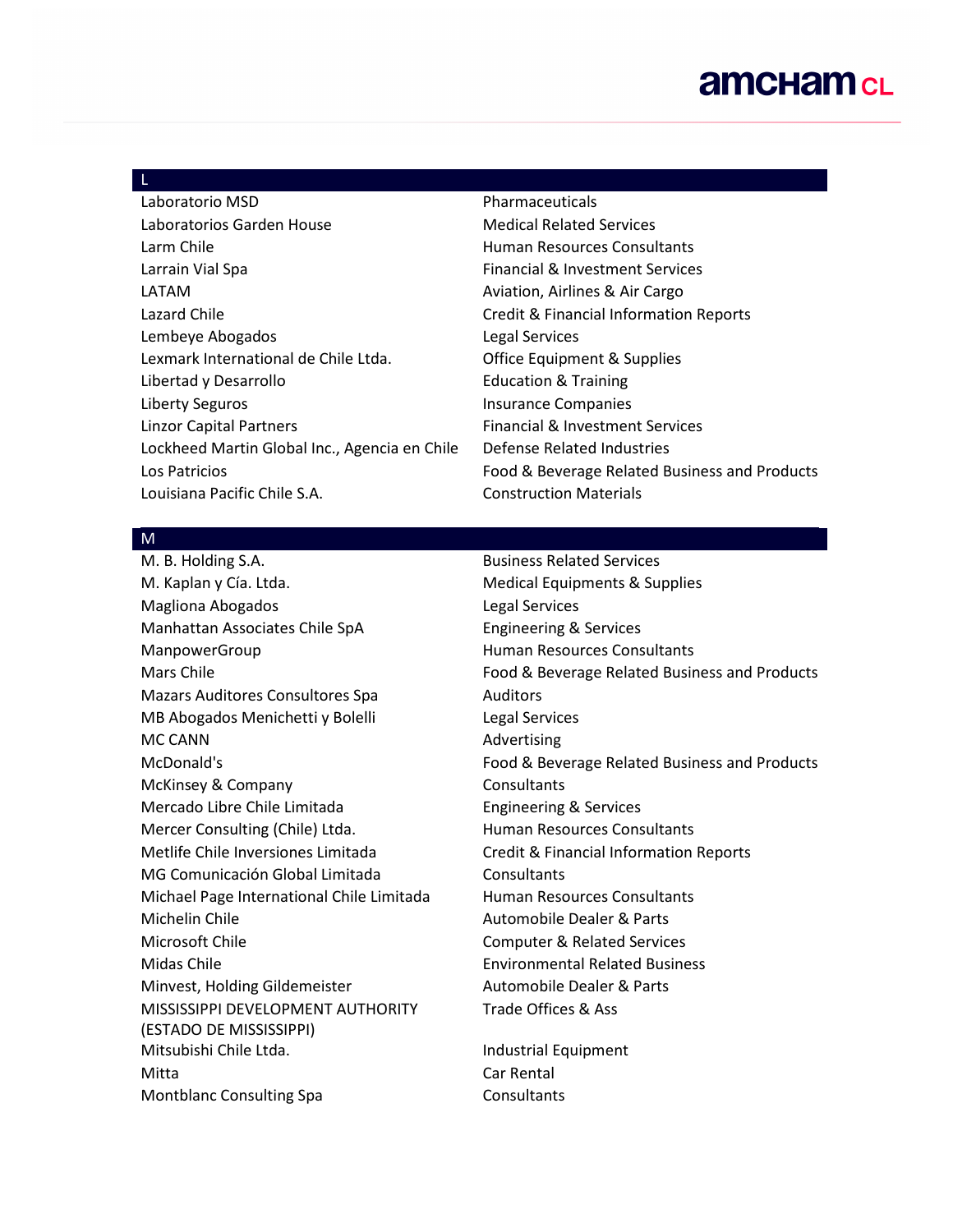Montt Group **Legal Services** Moody's Latin America Agente de Calificación de Riesgo S.A. Morales & Besa **Legal Services** Motorola Solutions Telecommunications MSC Shipping Agencies MundoChile, Professional Language Services Education & Training Mutual de Seguridad Medical Related Services

# Financial & Investment Services

#### N

Neoris de Chile Limitada **Consultants** Nexus Chile Health Spa / Isapre Nueva Masvida Nido de Aguilas, International School Education & Training Nisum Chile SpA Computer & Related Services Novo Nordisk **Pharmaceuticals** NTT DATA **Consultants** 

NCR Chile Computer & Related Services Financial & Investment Services

Nike de Chile Limitada Clothing, Textiles & Department Stores

#### O

Ohio National Seguros de Vida S.A. Insurance Companies Olivos del Sur S.A. Agriculture & Related Business Omnicom Media Group Chile **Advertising** Oniric SpA **Advertising** OnNet Fibra **Telecommunications** Option Consultants Oracle Chile Chile Computer & Related Services Organon **Pharmaceuticals** Ortho Clinical Diagnostics **Medical Equipments & Supplies** Medical Equipments & Supplies Ossandón Abogados Ltda. Legal Services Oster de Chile Comercializadora Ltda. Electronic Products OTEC Instituto Chileno Norteamericano Education & Training

#### P

Pagbam Schwencke Abogados Legal Services Palma y Cía. Abogados Ltda. Legal Services Parque Arauco S.A. **Engineering & Construction** Pfizer Chile **Pharmaceuticals** Pharmacare SPA Cosmetics & Health Products

Papa John's Chile Food & Beverage Related Business and Products PepsiCo Food & Beverage Related Business and Products Petco Food & Beverage Related Business and Products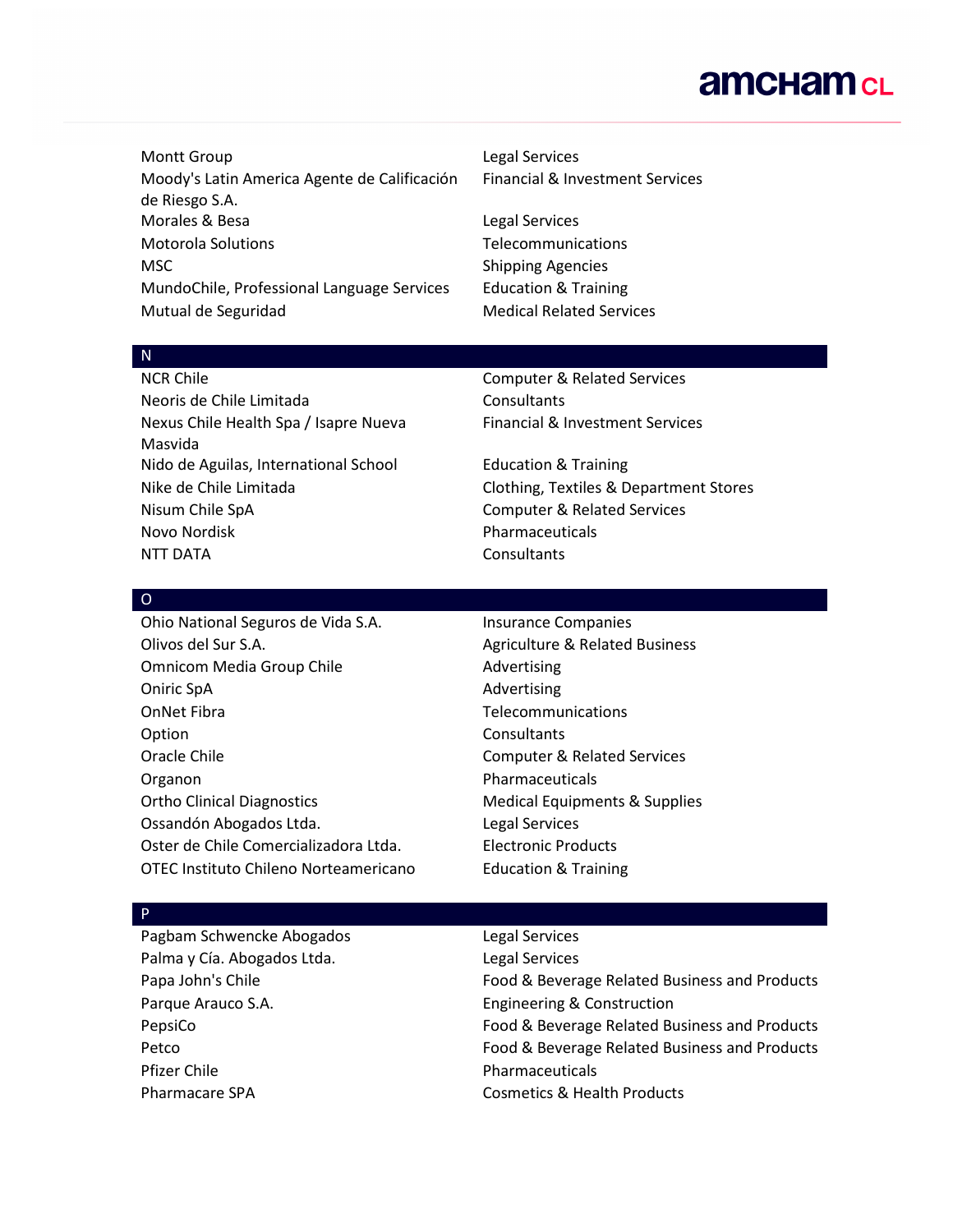Philip Morris Chile **Agriculture & Related Business** Agriculture & Related Business Philippi, Prietocarrizosa & Uría Legal Services Policomp S.A. **Computer & Related Services** Polydeck **Industrial Equipment** PORTE & CANALES Legal Services PRELAFIT COMPLIANCE S.A. Consultants PRIETO ABOGADOS SPA Legal Services PRIME ENERGIA SpA Energy Primus Consulting Ltda. Consultants Principal Servicios Corporativos Chile Ltda. Financial & Investment Services Procter & Gamble Chile Chile Cleaning Products Pronto Espacios **Business Related Services** Propiedades-US Financial & Investment Services Prudential International Insurance Service Company LLC PwC Chile **Auditors Auditors** 

Financial & Investment Services

#### Q

Quimetal Chemical Products Quiñenco S.A. Financial & Investment Services

#### R

Rappi Chile **Engineering & Services** Raylex Diginet S.A. The Communications of the Communications RCF Management (Chile) Spa Mining & Related Business Red Hat Chile Computer & Related Services Renaissance Executive Forums The Muman Resources Consultants Rentaequipos Leasing S.A. Car Rental RIO TINTO MINING AND EXPLORATION LIMITED Robert Half International Empresa de Servicios Transitorios Ltda Roche Chile Limitada **Pharmaceuticals** Rockwell Automation Chile S.A. Industrial Equipment Royal Caribbean Group Tourism Rust-Oleum chile SPA Chemical Products RWE Renewables Chile SpA Energy

# Mining & Related Business

Human Resources Consultants

#### S

S.C. Johnson And Son Chile Ltda. Cosmetics & Health Products Sagu Ltda. The same of the Medical Equipments & Supplies Salesforce Engineering & Services

S&A Chile Computer & Related Services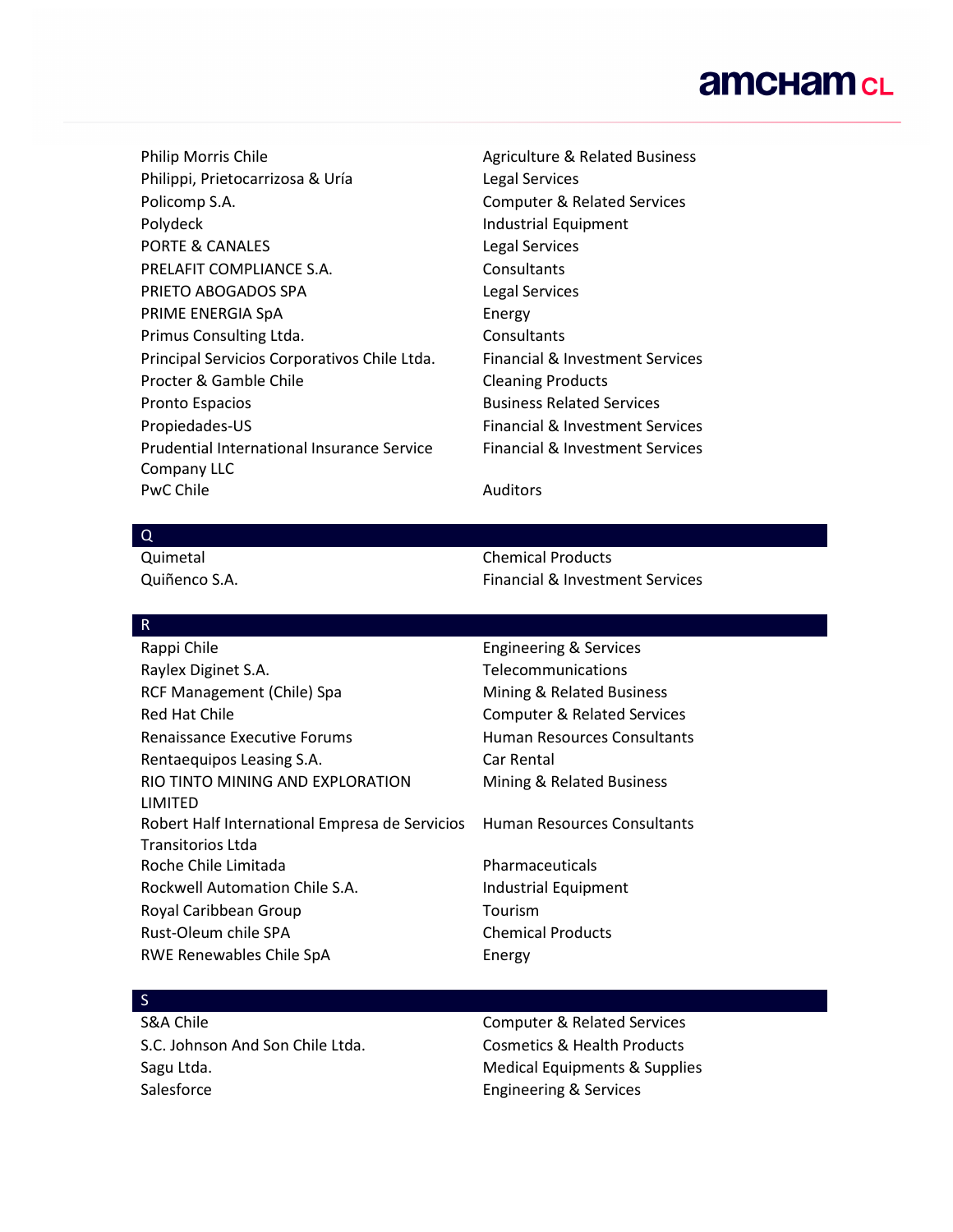Sanofi Aventis de Chile S.A. Pharmaceuticals Santa Rita **Agriculture & Related Business** Agriculture & Related Business SAP CHILE LIMITADA Computer & Related Services Schneider Electric **Industrial Equipment** SCM Consultores Computer & Related Services Scotiabank Chile Financial & Investment Services Servicios Equifax Chile Ltda. Financial & Investment Services Servicios Médicos Oftalmológicos Ceola S.A. Medical Related Services servicios profesionales abogados Legal Services Seven Seas Water Chile SpA Environmental Related Business SIGSIG S.A. **Industrial Equipment** Sky Airline S.A. **Aviation**, Airlines & Air Cargo Sociedad Austral De Electricidad S.A. (SAESA) Energy Sociedad de servicios ALS Limitada Computer & Related Services Sociedad Punta de Lobos Mining & Related Business Sociedad Química y Minera de Chile S.A. Mining & Related Business Sodimac S.A. Construction Materials Softtek **Engineering & Services** Soltex Chile S.A. **Mining & Related Business** Southbridge Consulting The Consultants Sovos Electronic Products Spencer Stuart Chile S.A. Consultants SPL SPL **Mining & Related Business** Stanley Black & Decker, Inc. The Stanley Black & Decker, Inc. Stanton Chase **Human Resources Consultants** Stars Investments Asesorias de Inversiones Ltda. STI S.A. **Freight Forwarders** Stryker Chile **Medical Equipments & Supplies** Medical Equipments & Supplies Sumup Chile Financial & Investment Services

Sodexo Inversiones S.A. Food & Beverage Related Business and Products **Consultants** 

Syngenta **Agriculture & Related Business** Agriculture & Related Business

#### T

TAAG Genetics Medical Related Services Talbot Hoteles S.A. Hotels Tawa Recursos Humanos SpA Human Resources Consultants Termodinamica Ltda Engineering & Services Tesam Chile S.A. Telecommunications The Boston Consulting Group Consultants Torca Business Related Services

Tepillé Safety Equipment & Security Services TMF Chile Financial & Investment Services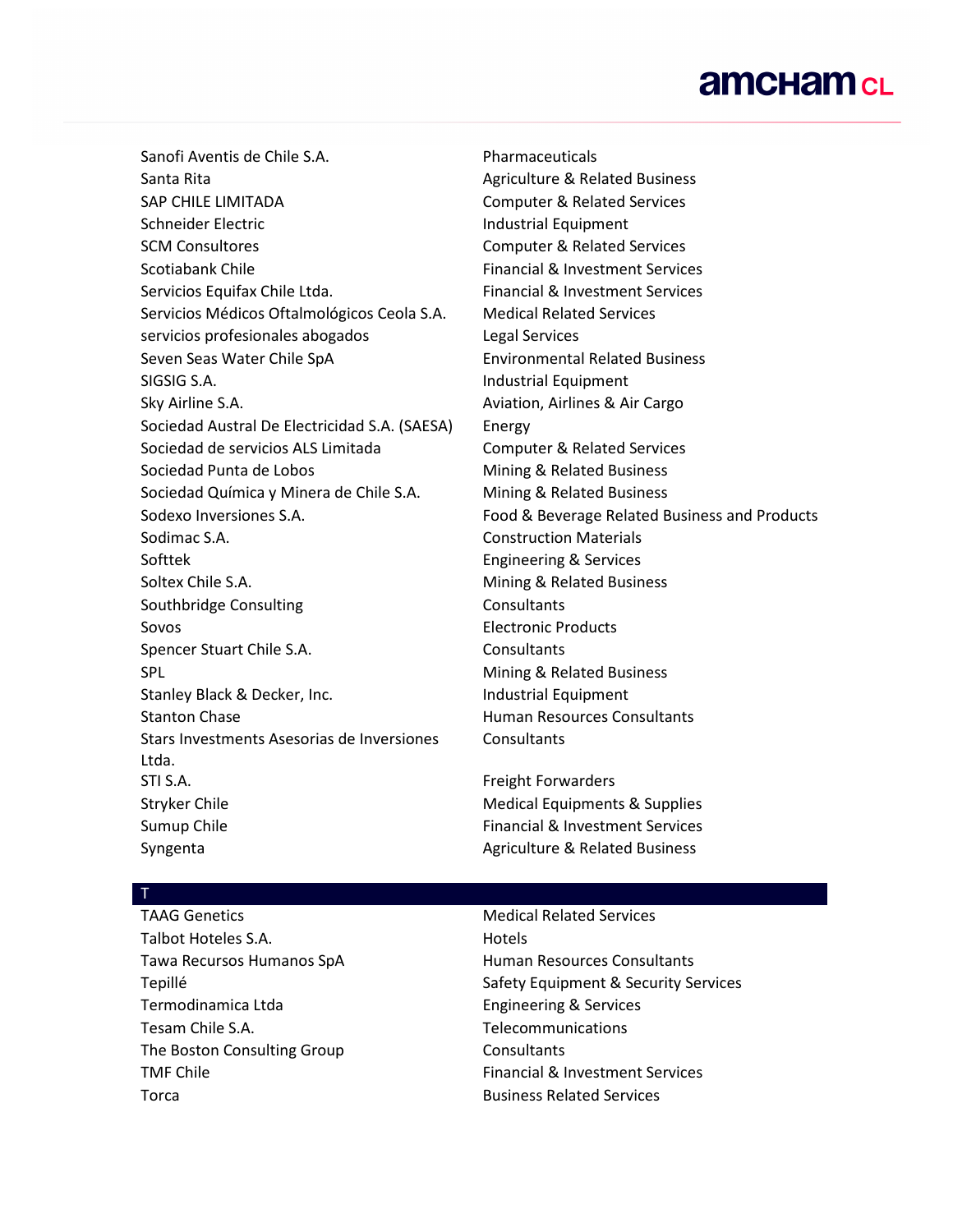TPS Computer & Related Services Track Group Chile Spa. Track Group Computer & Related Services Trane **Engineering & Construction** Transbank S.A. Financial & Investment Services Transelec S.A. Energy TRANSOCEANIC GLOBAL SECURITY Safety Equipment & Security Services TransUnion Soluciones De Informacion Chile S.A. Tyndall Group **Financial & Investment Services** 

Credit & Financial Information Reports

#### $\cup$

UBER CHILE SPA COMPUTER & Related Services UC Christus Medical Related Services UC Davis **Agriculture & Related Business** Agriculture & Related Business UH & C COMPUTER CONTROL CONTROL CONTROL CONTROL CONTROL CONTROL CONTROL CONTROL CONTROL CONTROL CONTROL CONTROL CONTROL CONTROL CONTROL CONTROL CONTROL CONTROL CONTROL CONTROL CONTROL CONTROL CONTROL CONTROL CONTROL CONTRO Ulloa y Compañía Spa **Legal Services** United Airlines **Australia Aviation**, Airlines & Air Cargo UnitedHealth Group Medical Related Services Universidad Adolfo Ibáñez **Education & Training** Universidad de Los Andes **Education & Training** Universidad del Desarrollo, Facultad de Economía y Negocios Universidad Mayor Education & Training UPS SCS TRANSPORTES (CHILE) LIMITADA Freight Forwarders

Education & Training

V

Valle Nevado S.A. Tourism Vela y García Abogados **Legal Services** VENTAS TECNICAS LIMITADA Mining & Related Business Vertiv Electronic Products Victaulic Co **Industrial Equipment** VILLASECA?ABOGADOS Legal Services Vtr Comunicaciones Spa<br>
Telecommunications

Varian Medical Systems Medical Equipments & Supplies Viaciencia Market Research & Research Institutions Viña Pérez Cruz **Agriculture & Related Business** Agriculture & Related Business VISA Financial & Investment Services

#### W

Ward Van Lines S.A. Moving Companies Western Bulk Chile Ltda Shipping Agencies

Walmart Chile S.A. Supermarkets & Groceries Wells Fargo Bank N.A. The Services of Financial & Investment Services